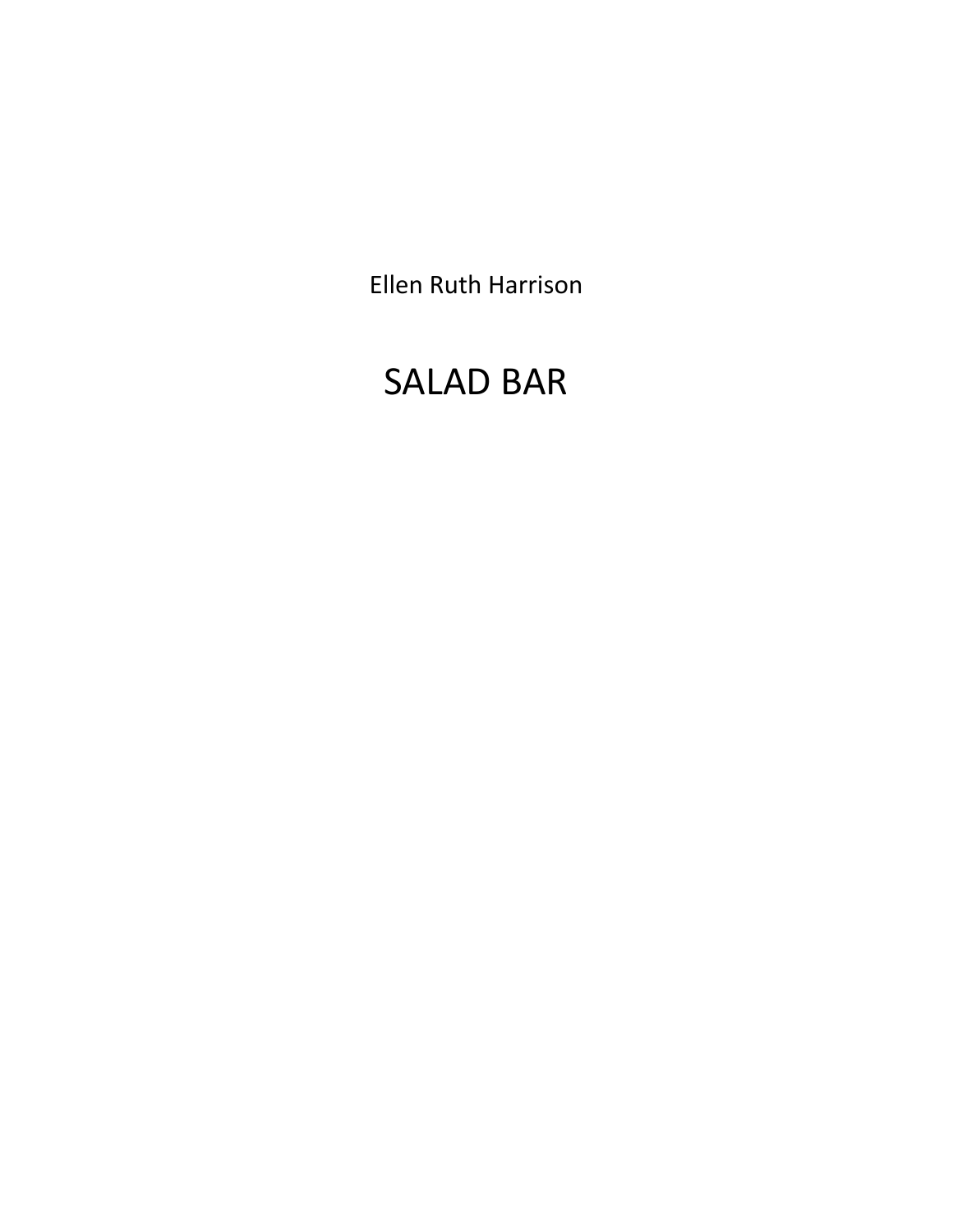#### **Ellen Ruth Harrison**

#### **SALAD BAR**

A Seasonal Splash of Color (Farbtupfer der Jahreszeiten) A Treat for the Senses (Ein Genuss der Sinne)

*for Flute and Viola*

Pommerngarten (Pomeranian Garden) Gurkensalat nach "Hausfrauen Art" (Cucumber Salad, Home Style) Sechs-Kräutersalat (Six-herb Salad) Tomatensalat nach "Stettiner Art" (Tomato Salad, Szczecin Style) Löwenzahnsalat (Dandelion Salad) Küstenimpressionen (Coastal Impressions)

Several years ago I was at the Baltic Sea on a family vacation. We went out to eat one evening at an incredibly snooty restaurant. Snooty for no reason, however, because I've never had a worse meal. The menu, on the other hand, was pure poetry. Farbtupfer der Jahreszeiten, ein Genuss der Sinne describes the seasonal splashes of color that dot the countryside near the coast of the Baltic Sea. (While we were laughing about the circumstances of our meal, my husband suggested that I take a menu and use it for a piece. I looked around furtively, completely cowed by the arrogant staff, and slipped the best page from its heavy leather folder.) The items on this page served as a source of inspiration for *Salad Bar*.

The coast at the Baltic Sea in Mecklenberg-Western Pomerania has a rather harsh climate. Waves batter the embankment mercilessly, and a raw wind blows at all times. It also blows briskly through several movements of *Salad Bar: Pommerngarten* (Pomeranian Garden or Local Garden), Sechs-Kräutersalat (Six-herb Salad), and Küstenimpressionen (Coastal Impressions). The other movements are less weather-related. Tomatensalat nach "Stettiner Art"(Tomato Salad, Szczecin Style) is a lament for the Jews deported from Szczecin, the first German Jews to be taken to the concentration camps in Poland. Gurkensalat nach "Hausfrauen Art"(Cucumber Salad, Home Style) and *Löwenzahnsalat* (Dandelion Salad) take their cues from their ingredients. The first is crisp and pale, like a good cucumber should be. The second reels from one texture to another, a reflection of the jagged edges and bitter taste of dandelion leaves, and then lands in the wind on swhich the seeds float out to sea.

Like at a salad bar, performers are free to pick and choose any number of movements, and can play them in any order. Of course, like in any salad, it's all in the mix.

> Duration: circa 12 minutes EllenRuthHarrison.com ellen.harrison@uc.edu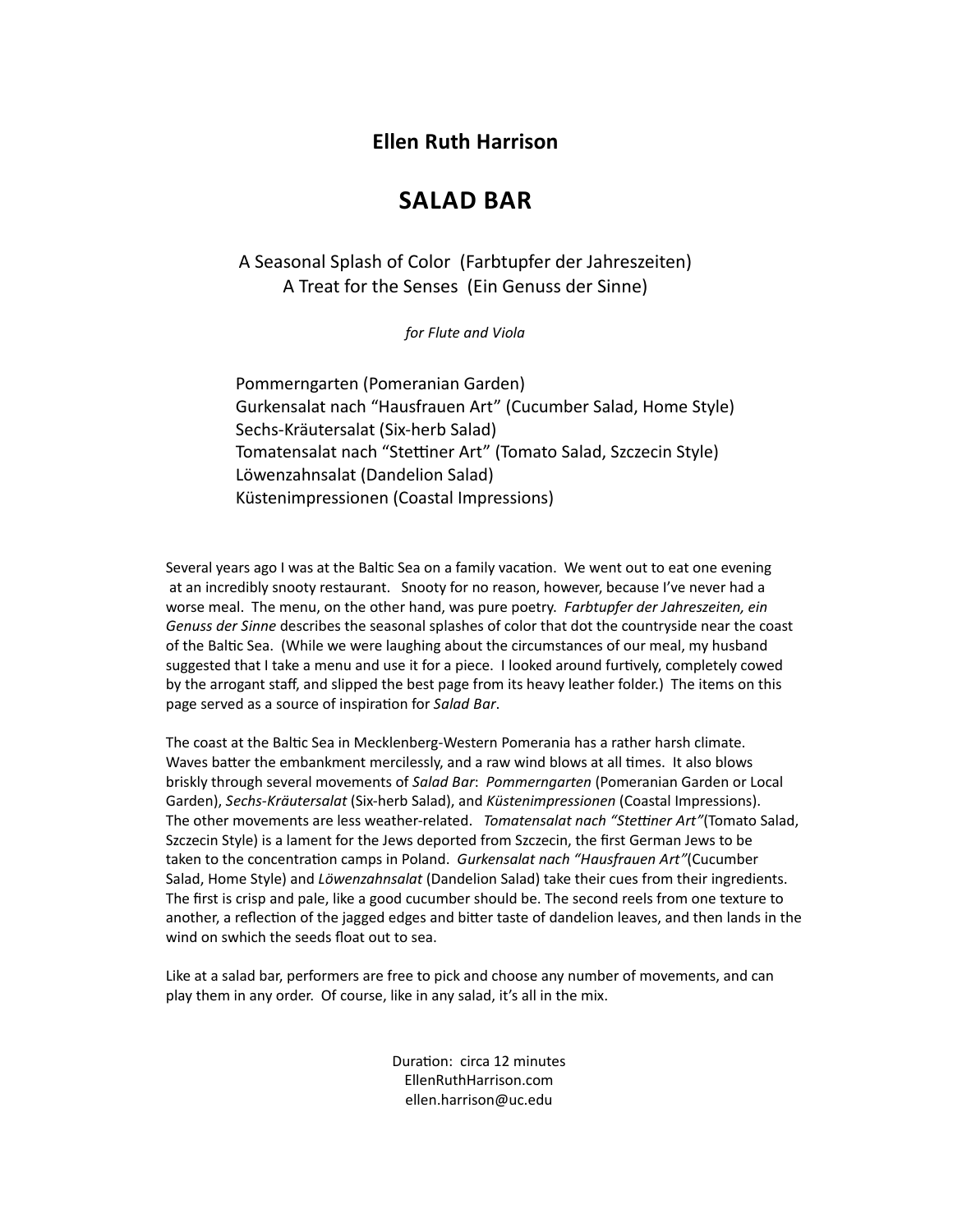## Salad Bar

## Farbtupfer der Jahreszeiten

ein Genuss der Sinne

*for Ellen Ruth Rose and Tod Brody*

#### Pommerngarten









© 2011 Ellen Ruth Harrison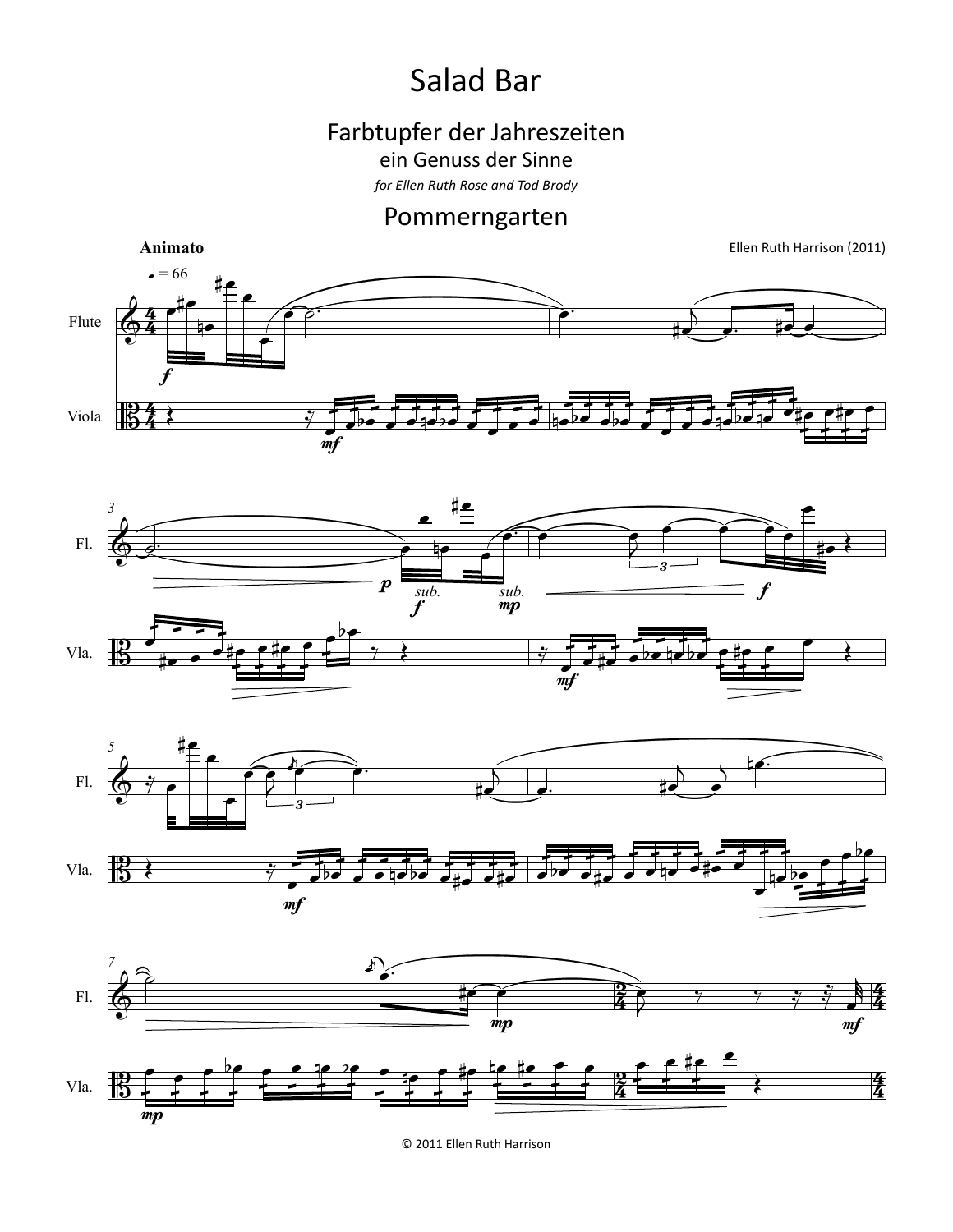







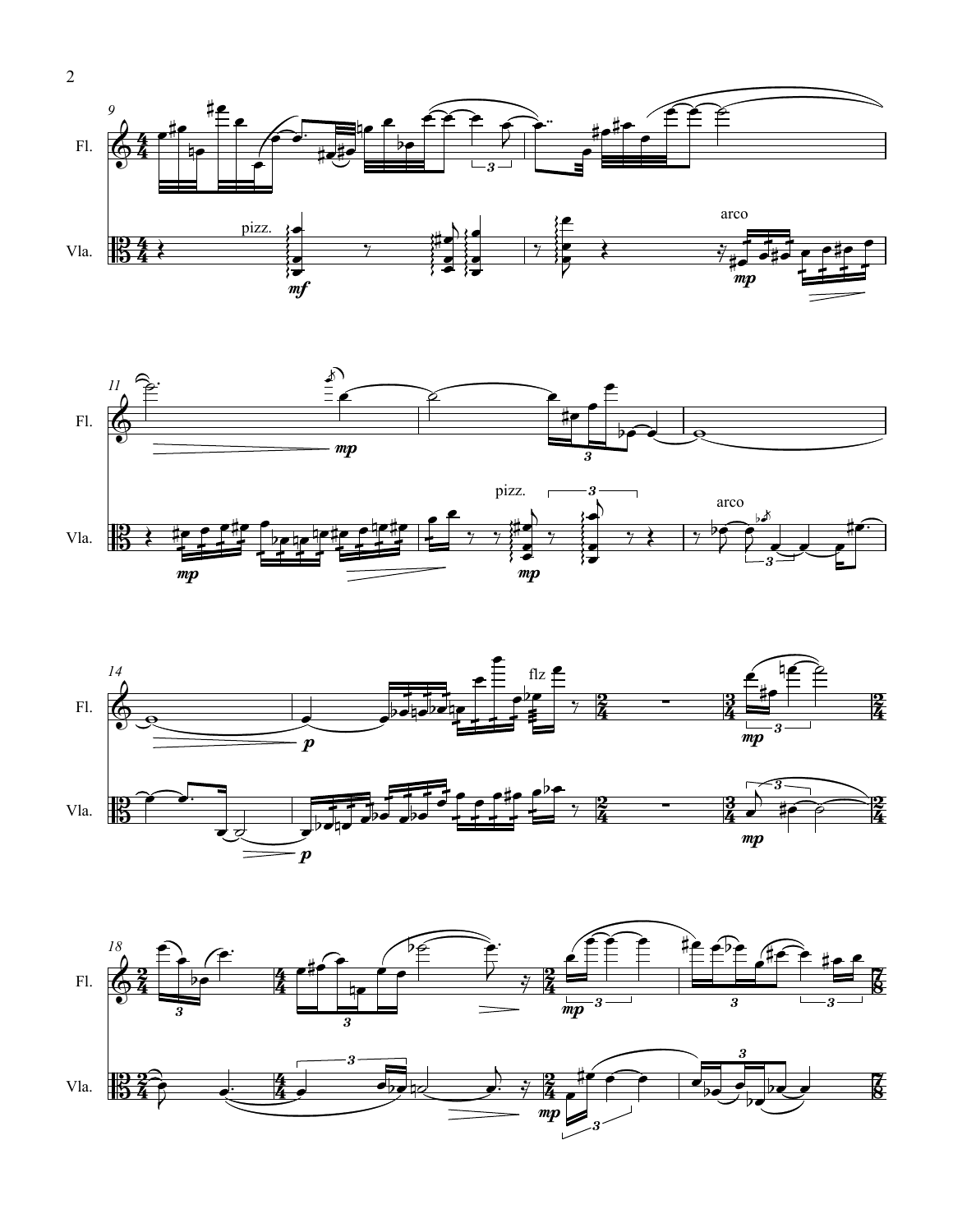







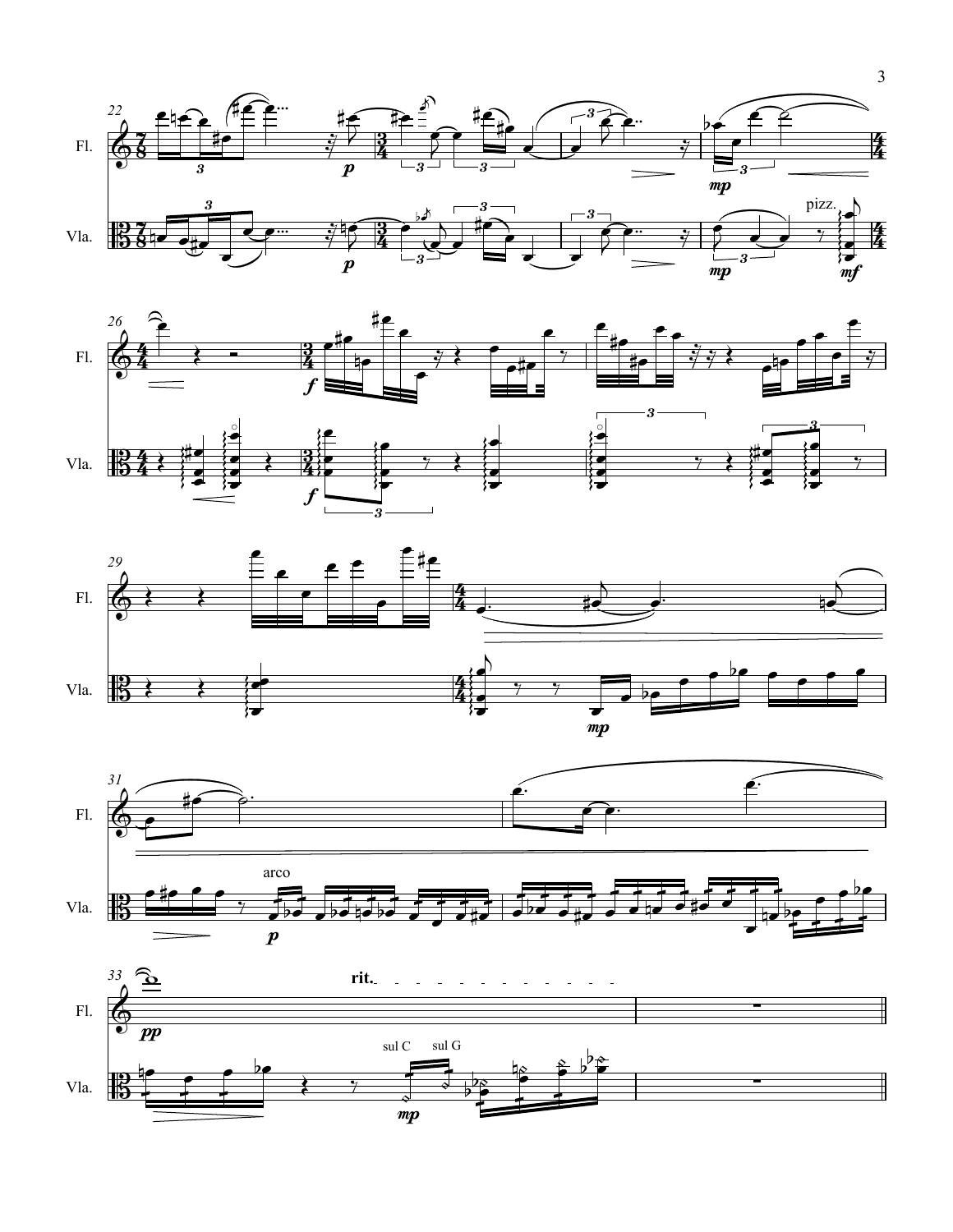Gurkensalat nach "Hausfrauen Art"







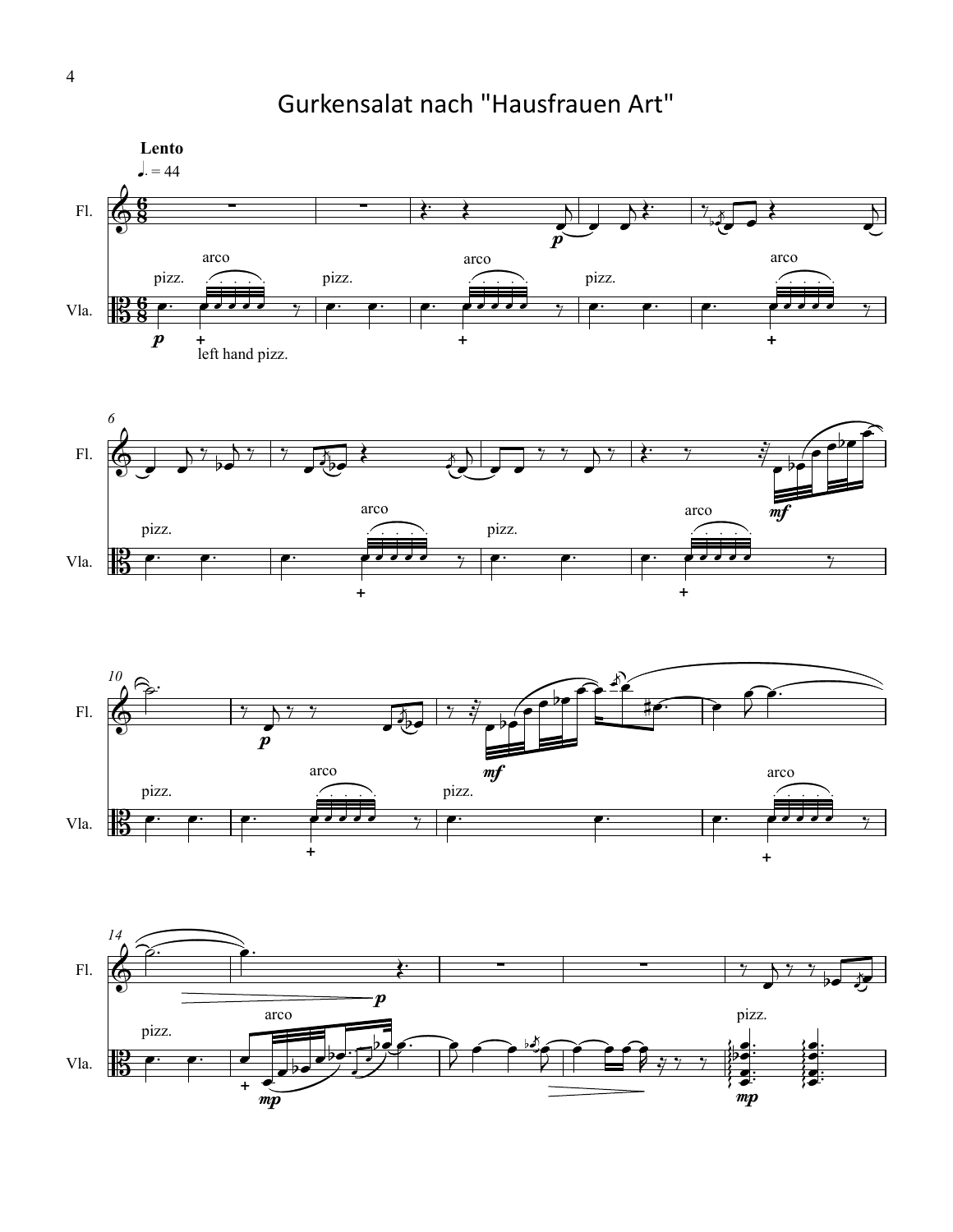





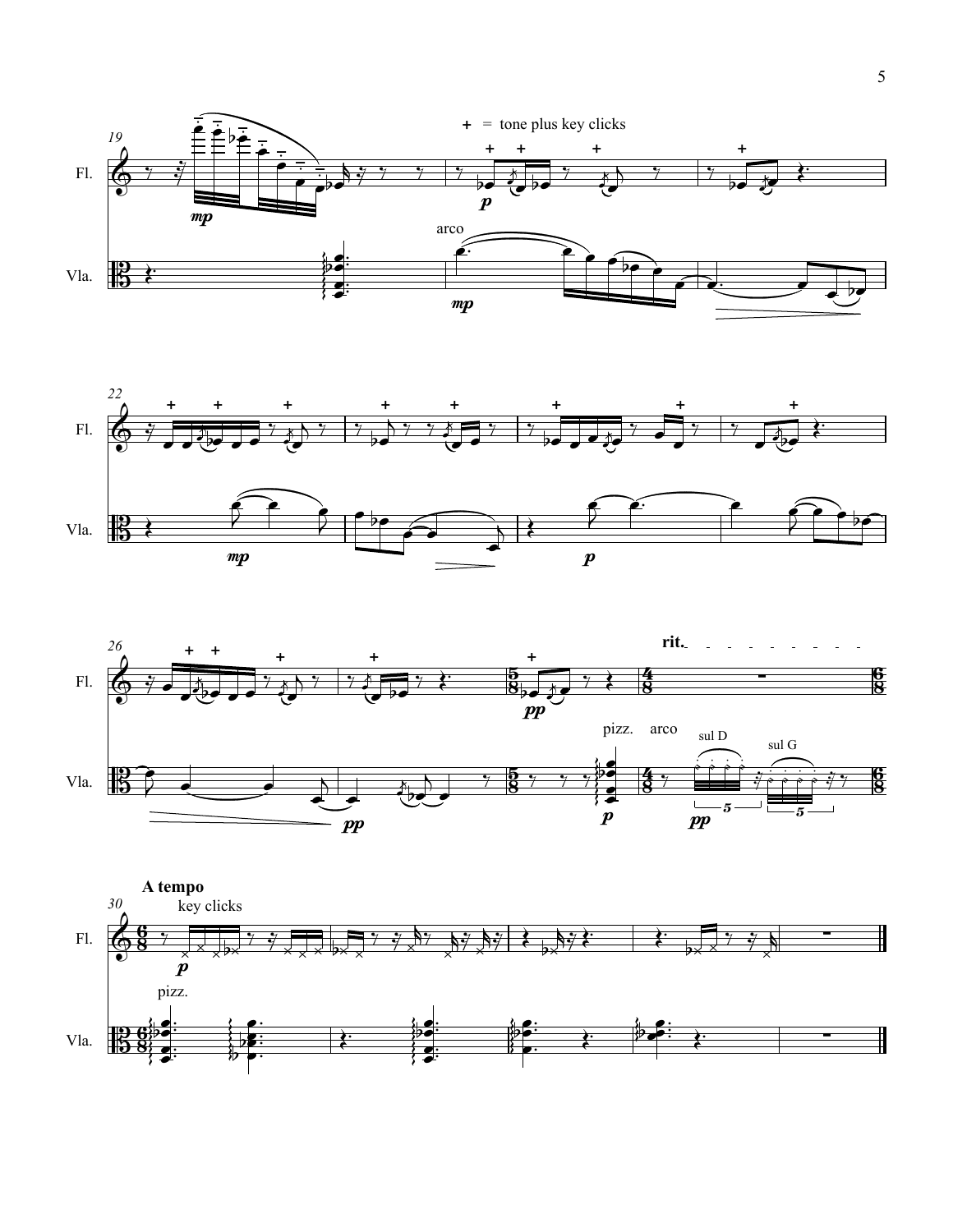### Sechs-Kräutersalat

die natürliche Art des Geschmackes







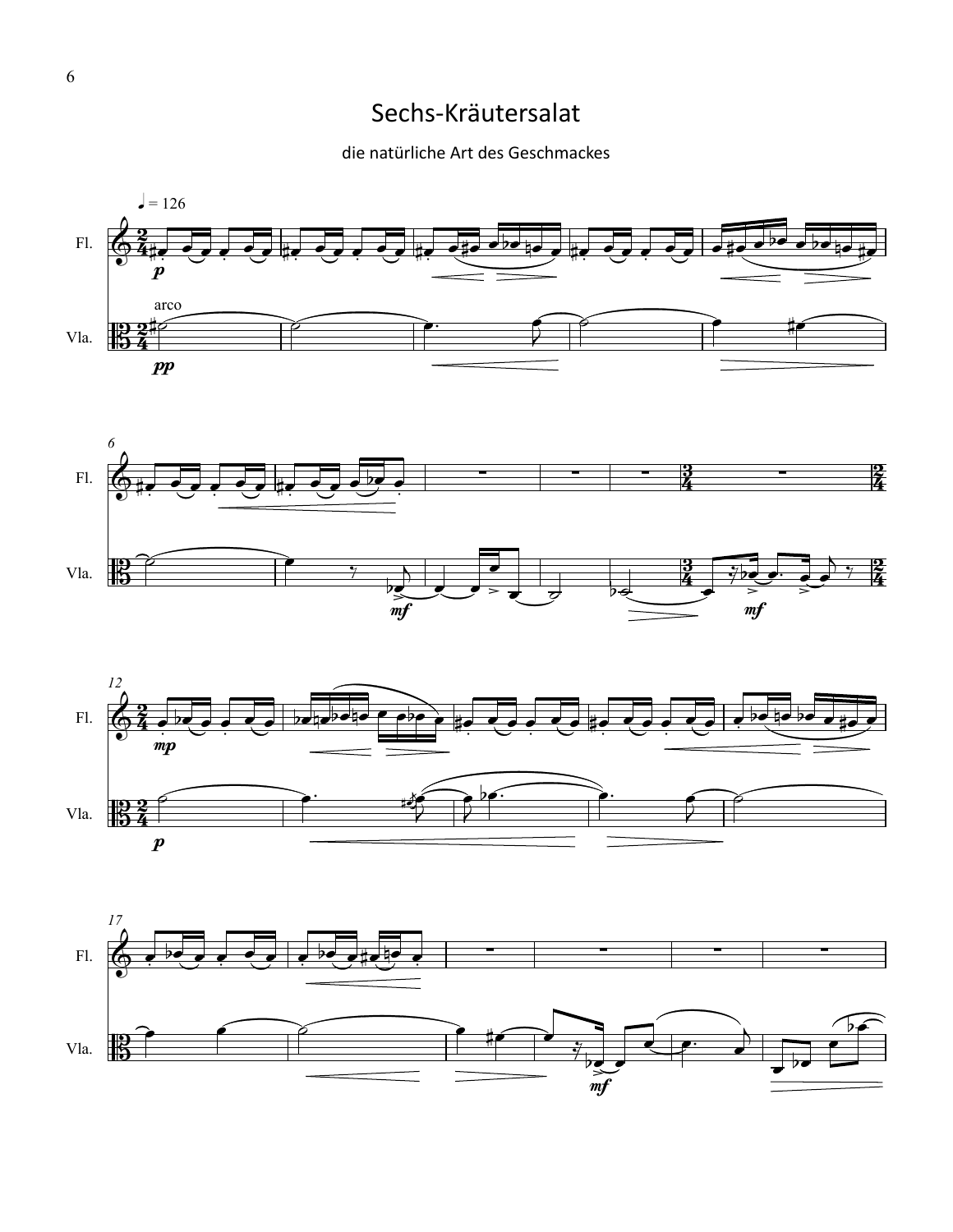







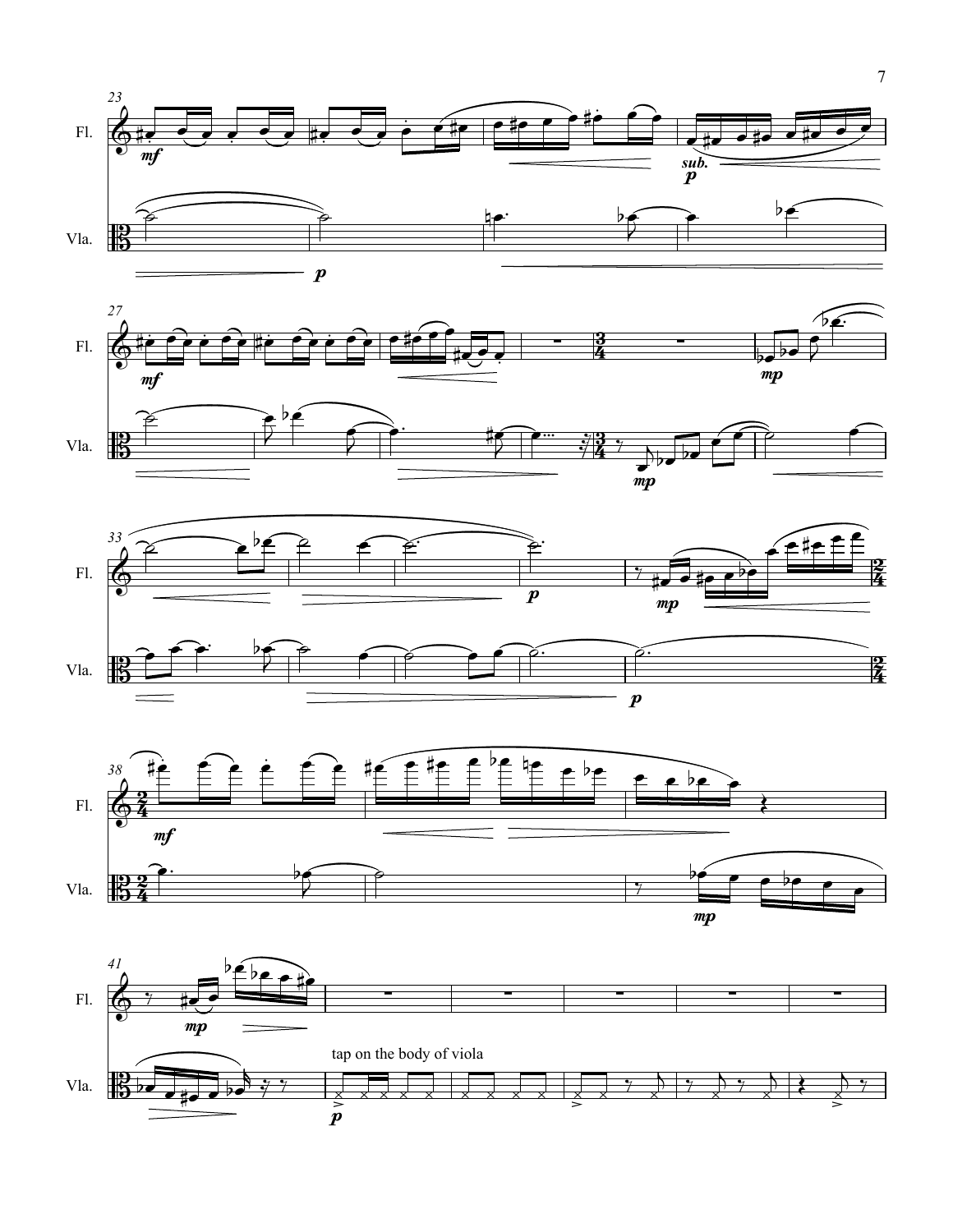





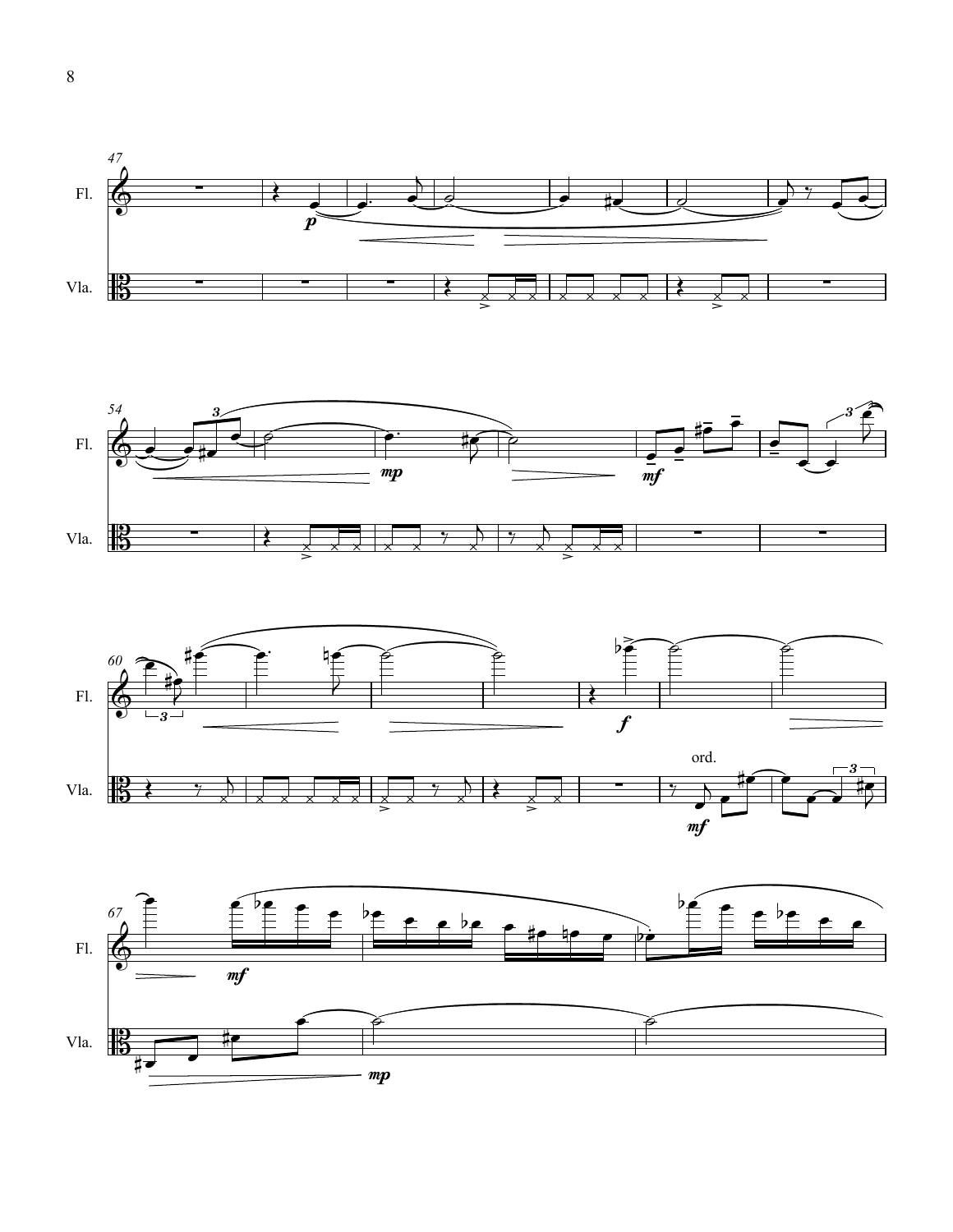





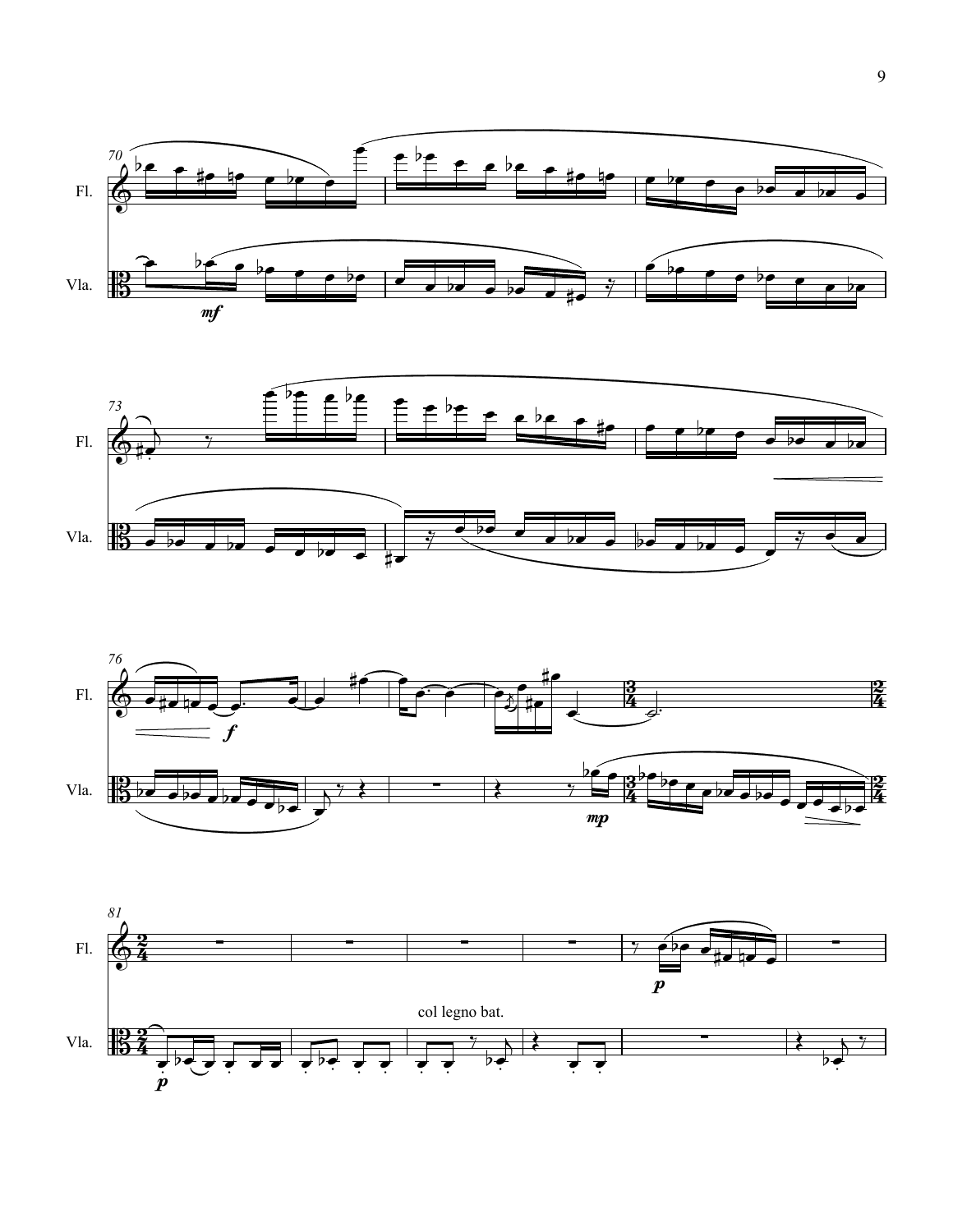





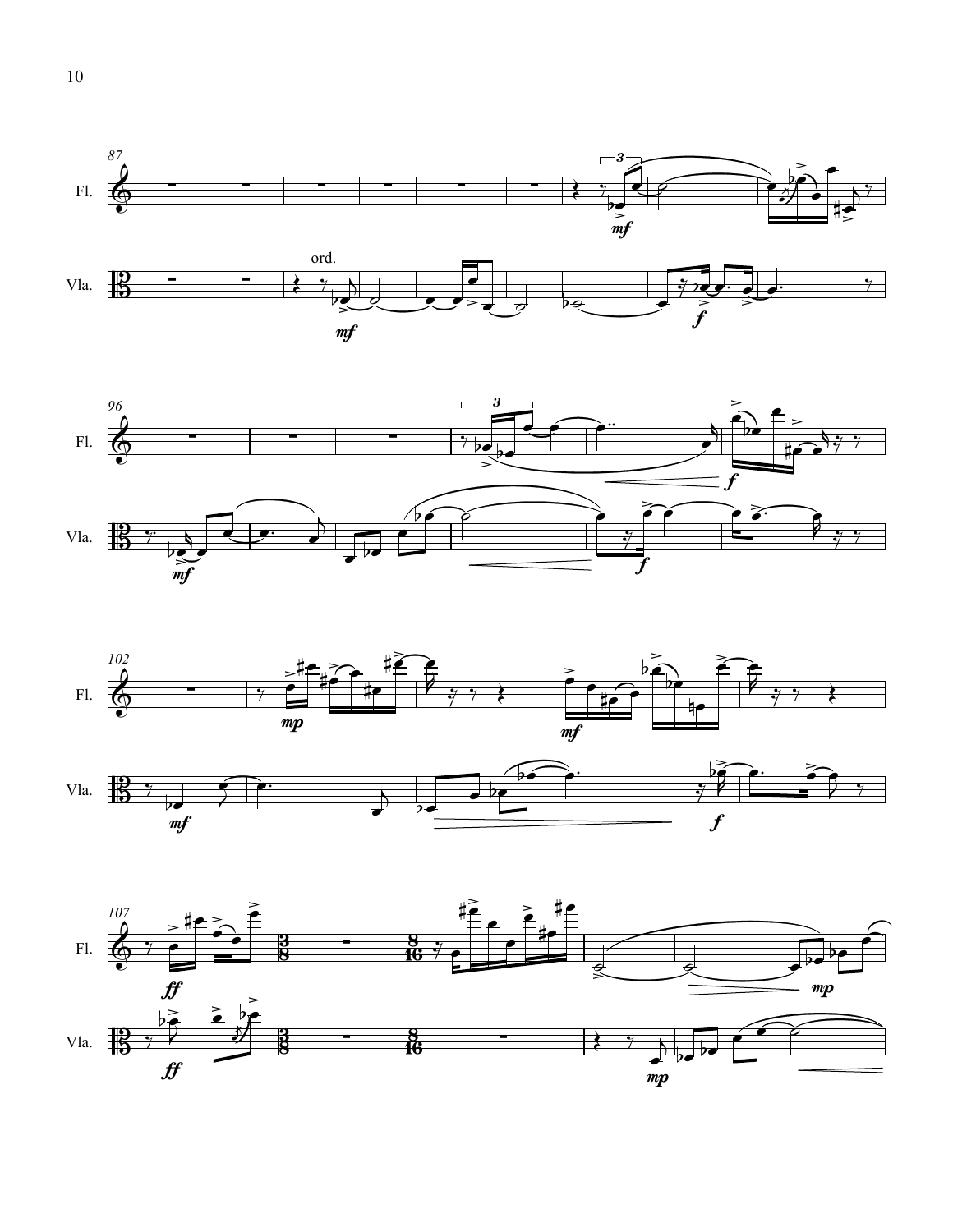







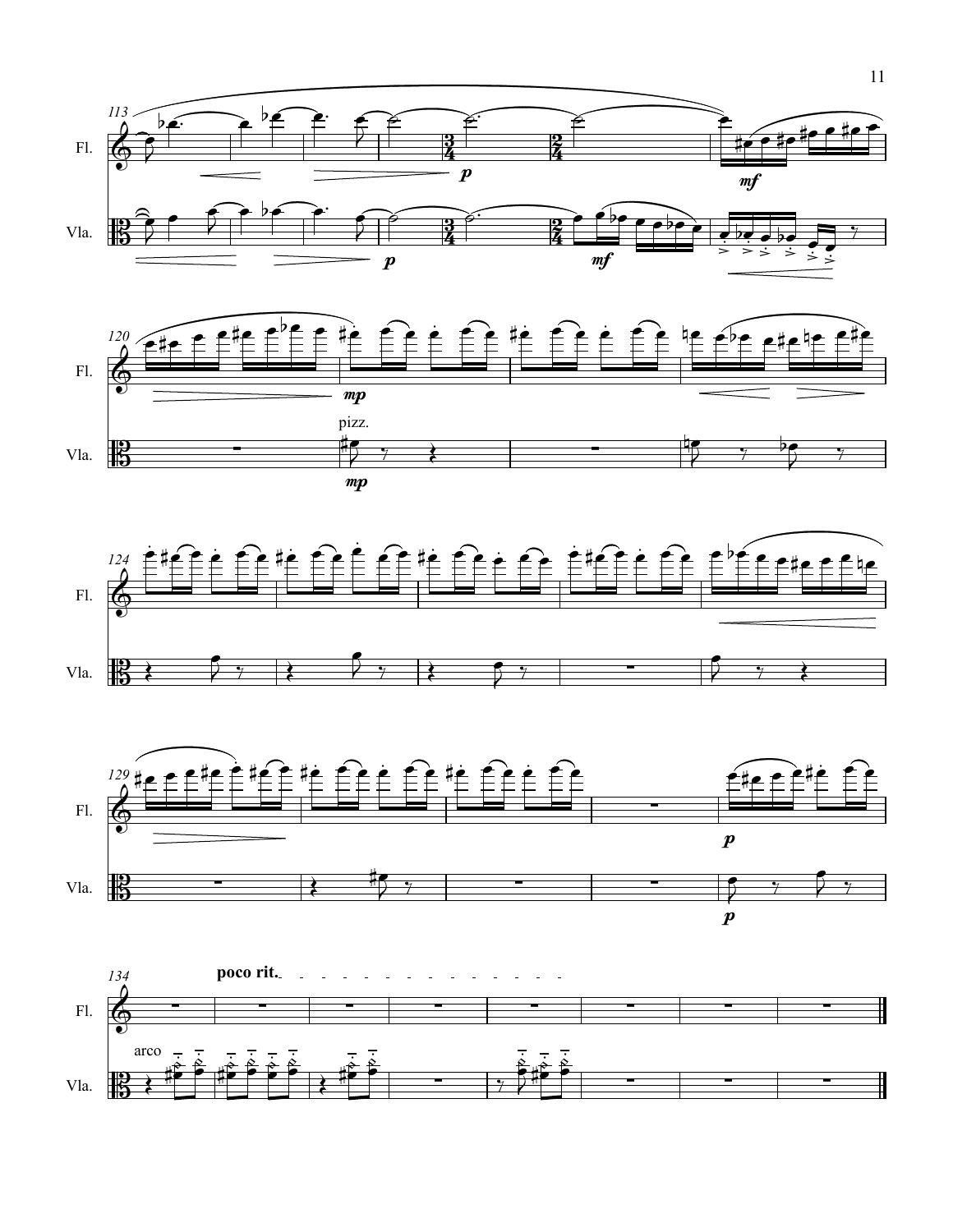Tomatensalat nach "Stettiner Art"







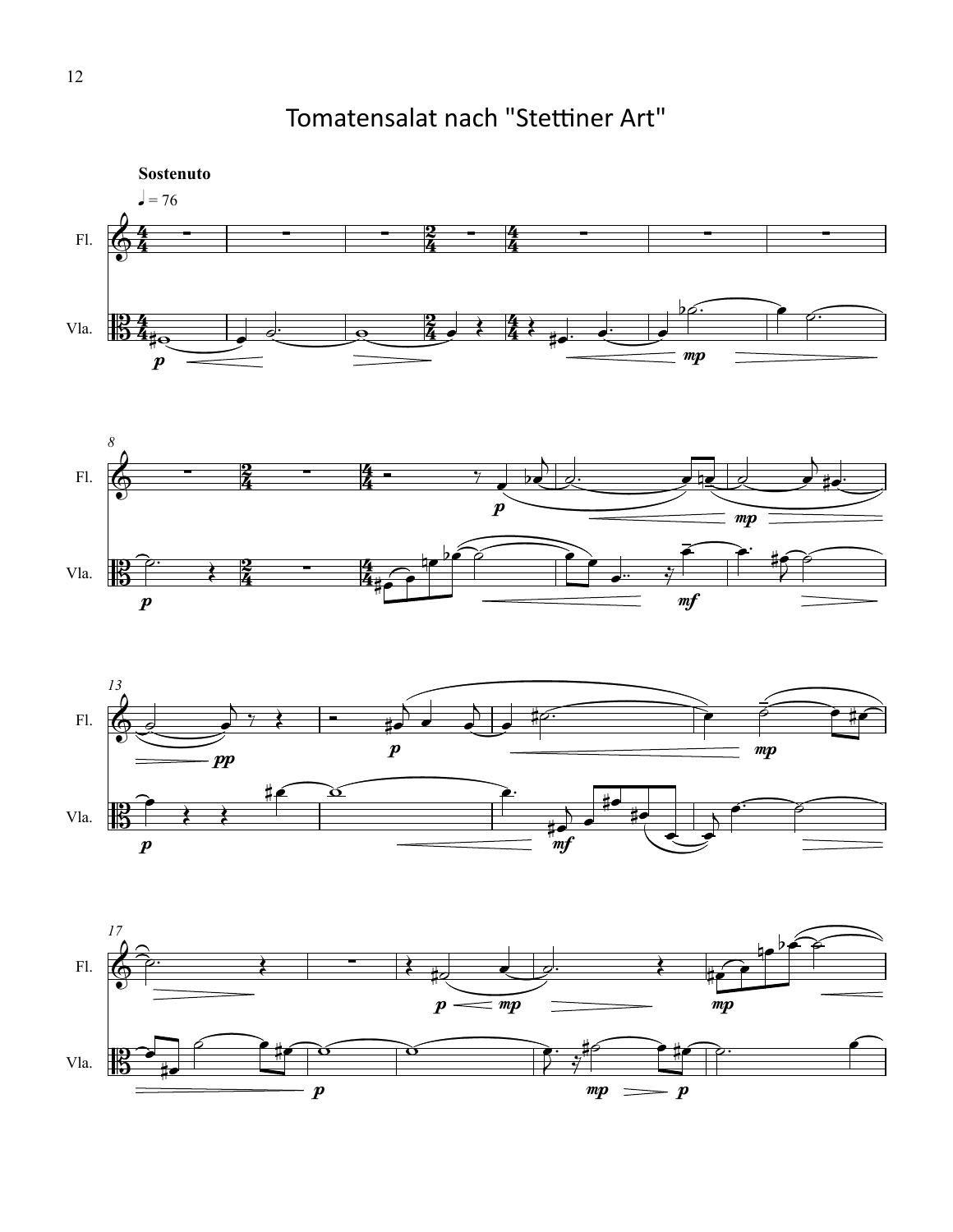





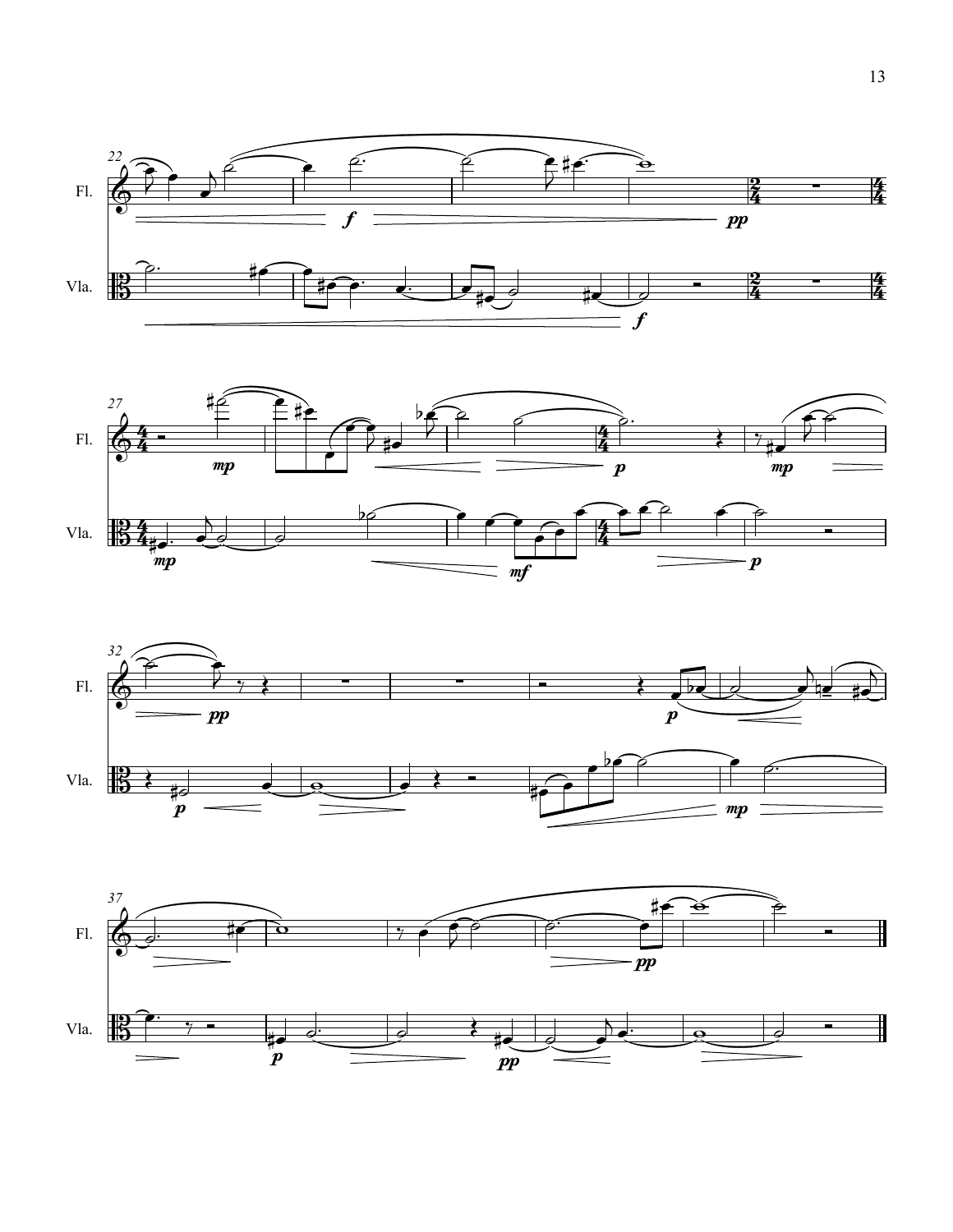### Löwenzahnsalat

das Besondere der regionalen Küche





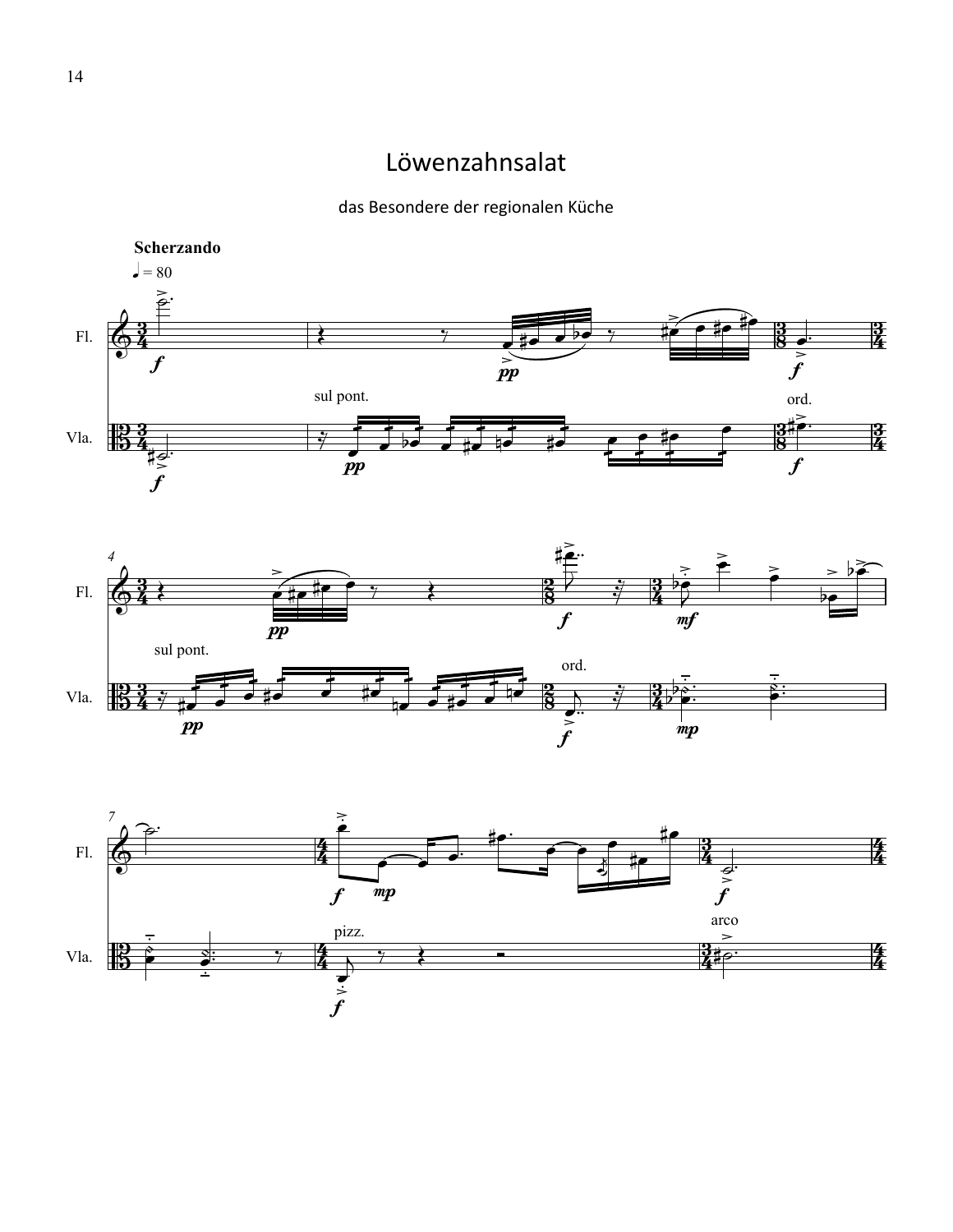





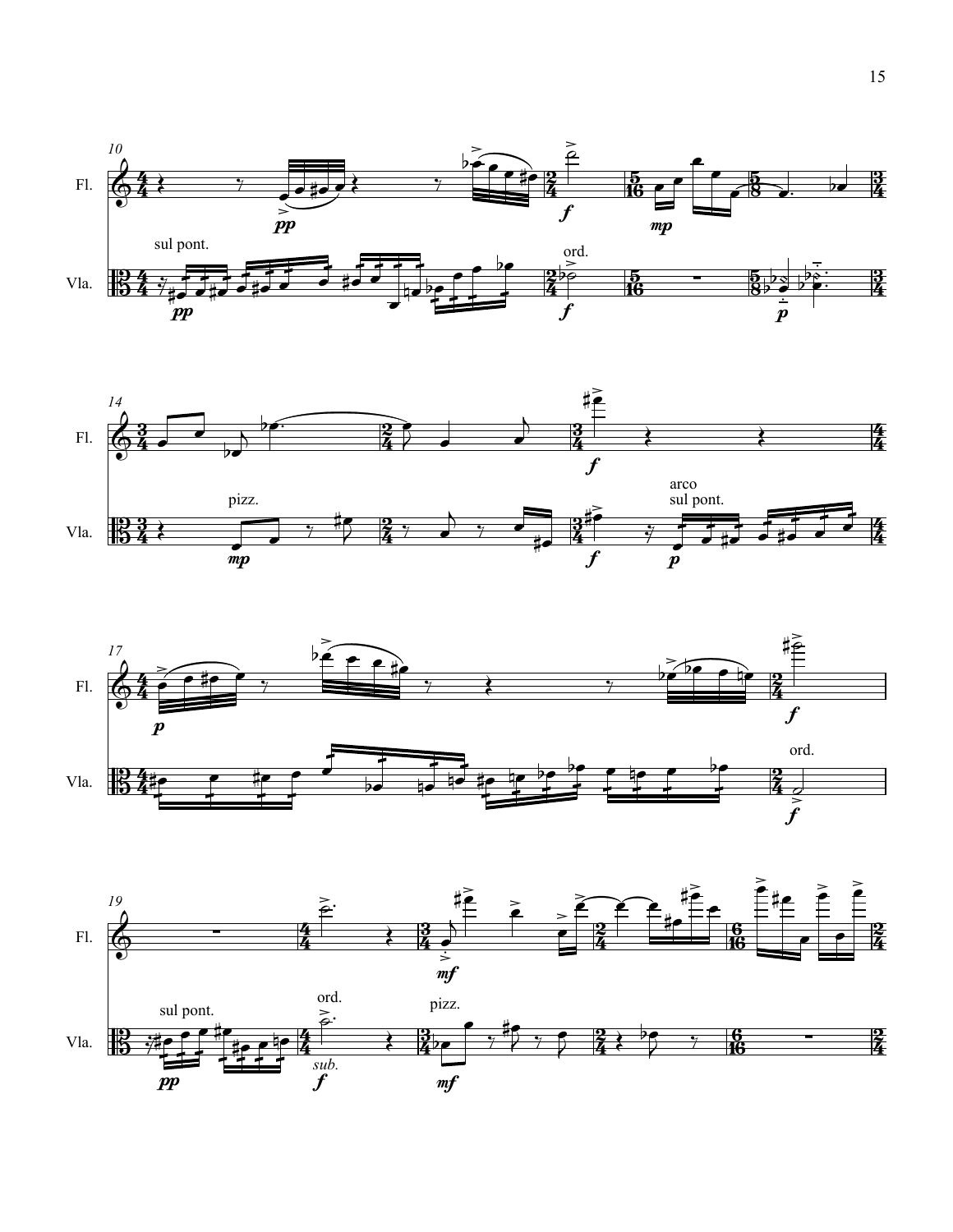





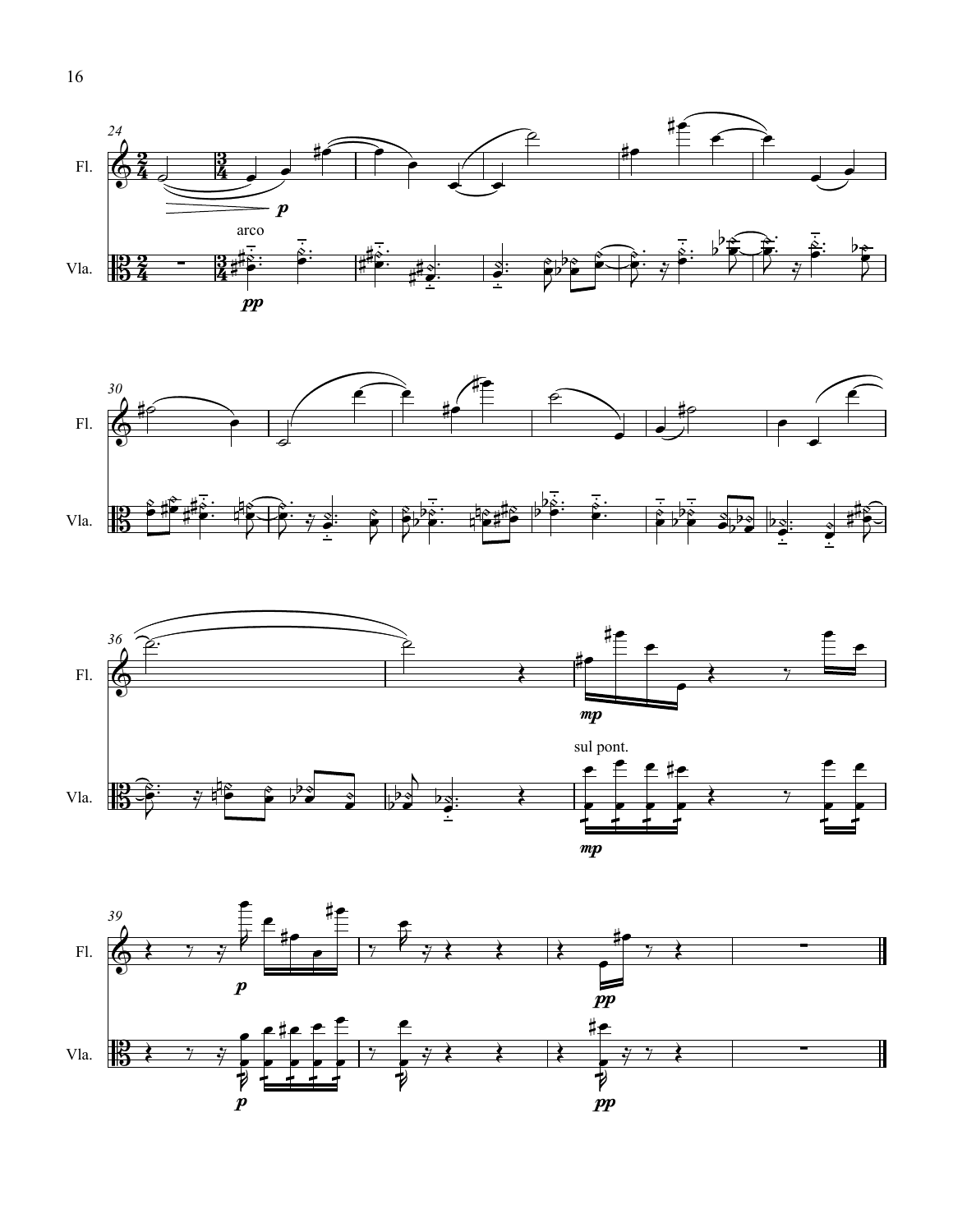## Küstenimpressionen

die kräftige Farbe der ganzen Natur







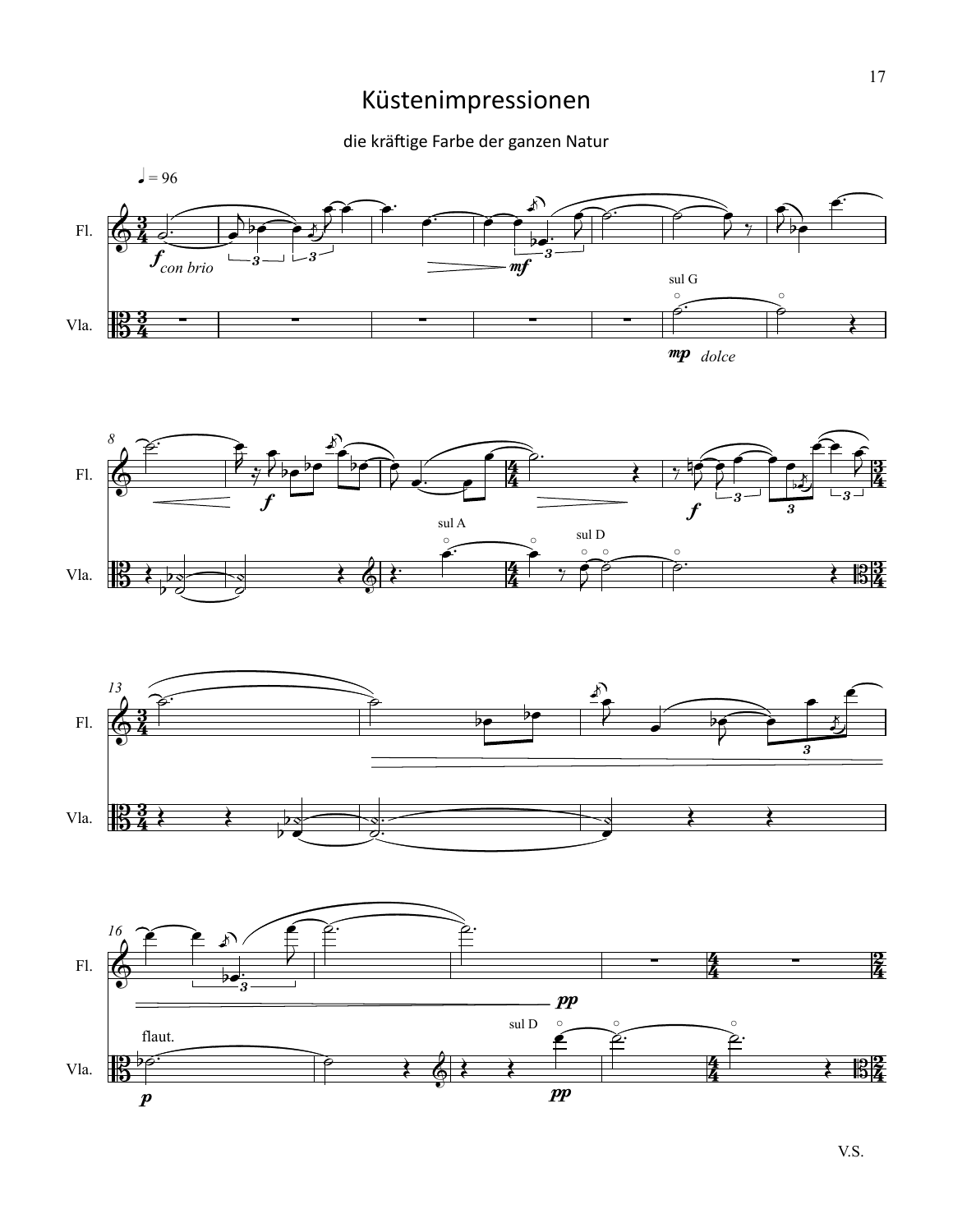







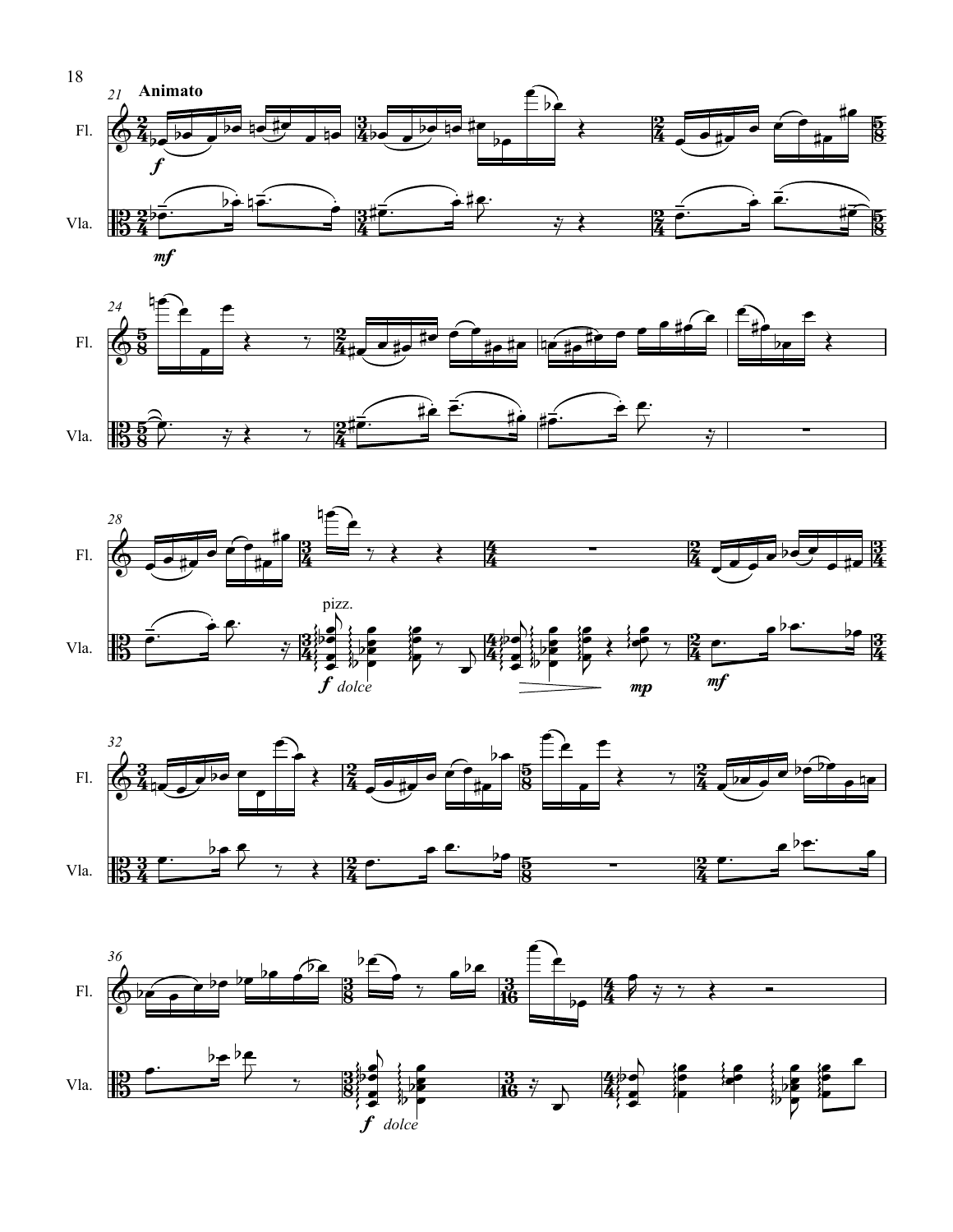